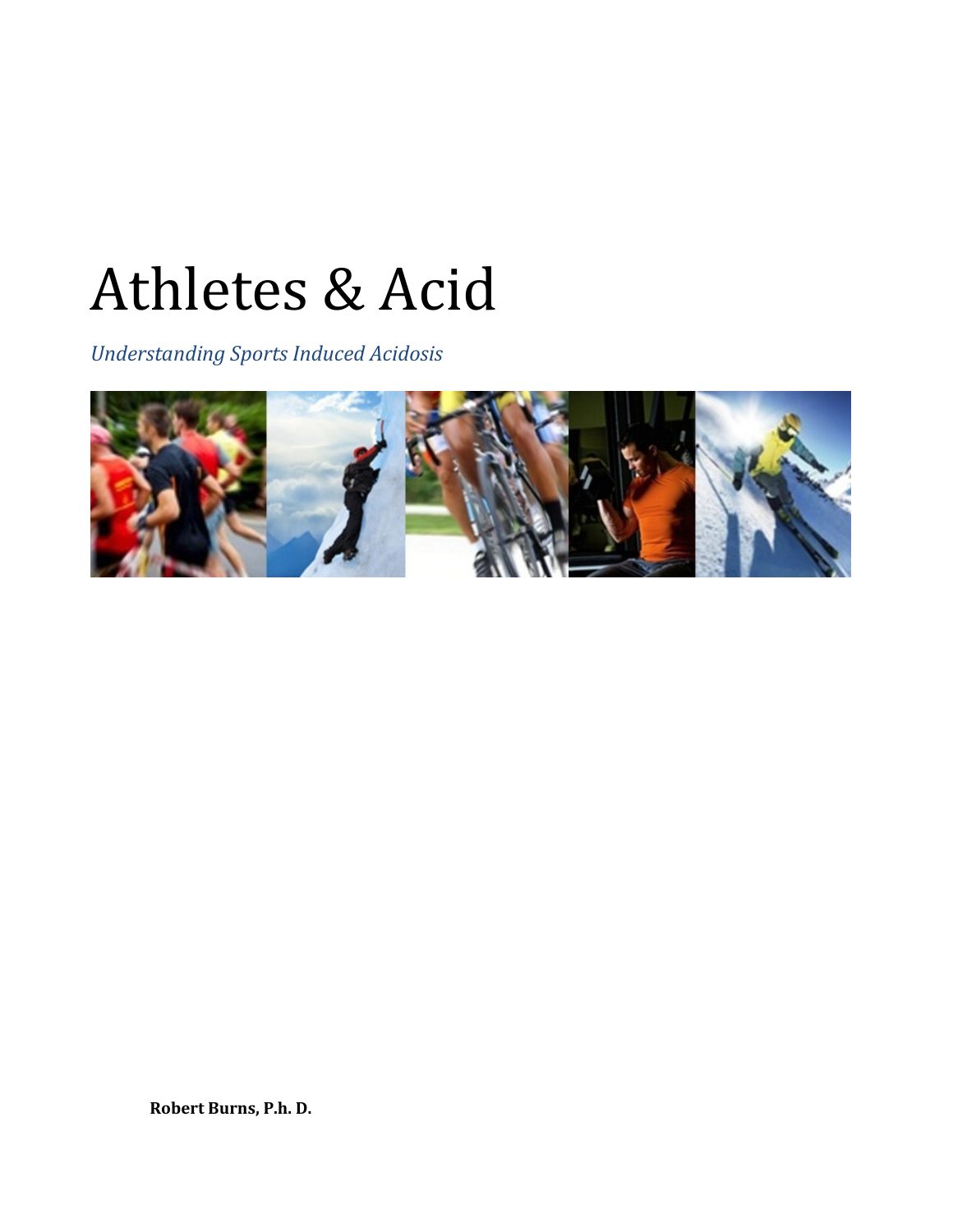# **Athletes and Acid:**

*Why aging, elite, and high performance athletes need to understand and avoid excess acid build up in their muscles, a condition called Sport Induced Acidosis*

# **by Robert Burns, PhD**

Elite and high performance sport athletes continually push at the boundaries of physics, trying to compress time into ever-smaller increments or beat gravity at its own game. In the process, they often redefine what is "humanly possible," not only for themselves but, in some cases, for all of us.

As every athlete knows, in the sports world a millisecond or the slightest internal or external physical advantage can mean the difference between victory and defeat, a repeat performance or a new world record or personal best. And, unfortunately, sometimes it is a world where athletes destroy their careers, health or reputations trying to dope their way to new physical feats.

#### **Life in the balance**

Currently, athletes competing in elite, high level, individual and team sports are breaking performance barriers at a record pace. There are a number of reasons for this: advancements in training, athletic equipment, sports medicine and physical therapy, as well as a deeper understanding among coaches and athletes of human body chemistry and the role nutrition and body chemistry plays in athletic performance. For the purpose of this paper, we will focus on one particular—and often overlooked—physiological and nutritional aspect of maintaining health and athletic performance: control of sports induced acidosis through acid-base balance.

Athletes who are committed to legal, healthful ways of increasing performance, reducing fatigue, and compressing recovery time need to understand acid balance and the negative impact of too much acid. High performance and elite sport athletes should be particularly concerned with maintaining a healthy acid level, as they regularly place themselves under physical and dietary stresses that can lead to imbalances, most commonly lactic acid which indicates excess hydrogen ion (acid) buildup. Whatever your level of athletic intensity, a healthy acid balance can mean the difference between greater athletic achievement or being brought up short by muscle "burn" or cramping.

## **A pH primer ~ or ~ what every athlete needs to know about acid balance**

Proper pH balance is a key component of good health and it is absolutely essential to athletic performance. pH is measured on a 14-point scale, with 7 being neutral. The lower the pH value, the higher the acidity; the higher the pH value, the more alkaline. pH values vary throughout systems in the human body. So, as you might imagine, stomach acid has a very low pH value, ranging from 1.0 to 3.0 while digesting food. Pancreatic excretions are very high in pH value, ranging from 8.0 to 8.3. The pH value of arterial blood in a healthy human is balanced around the middle of the 14-point scale at a narrow range of 7.35 to 7.45, or just slightly alkaline.

*(continued on next page…)*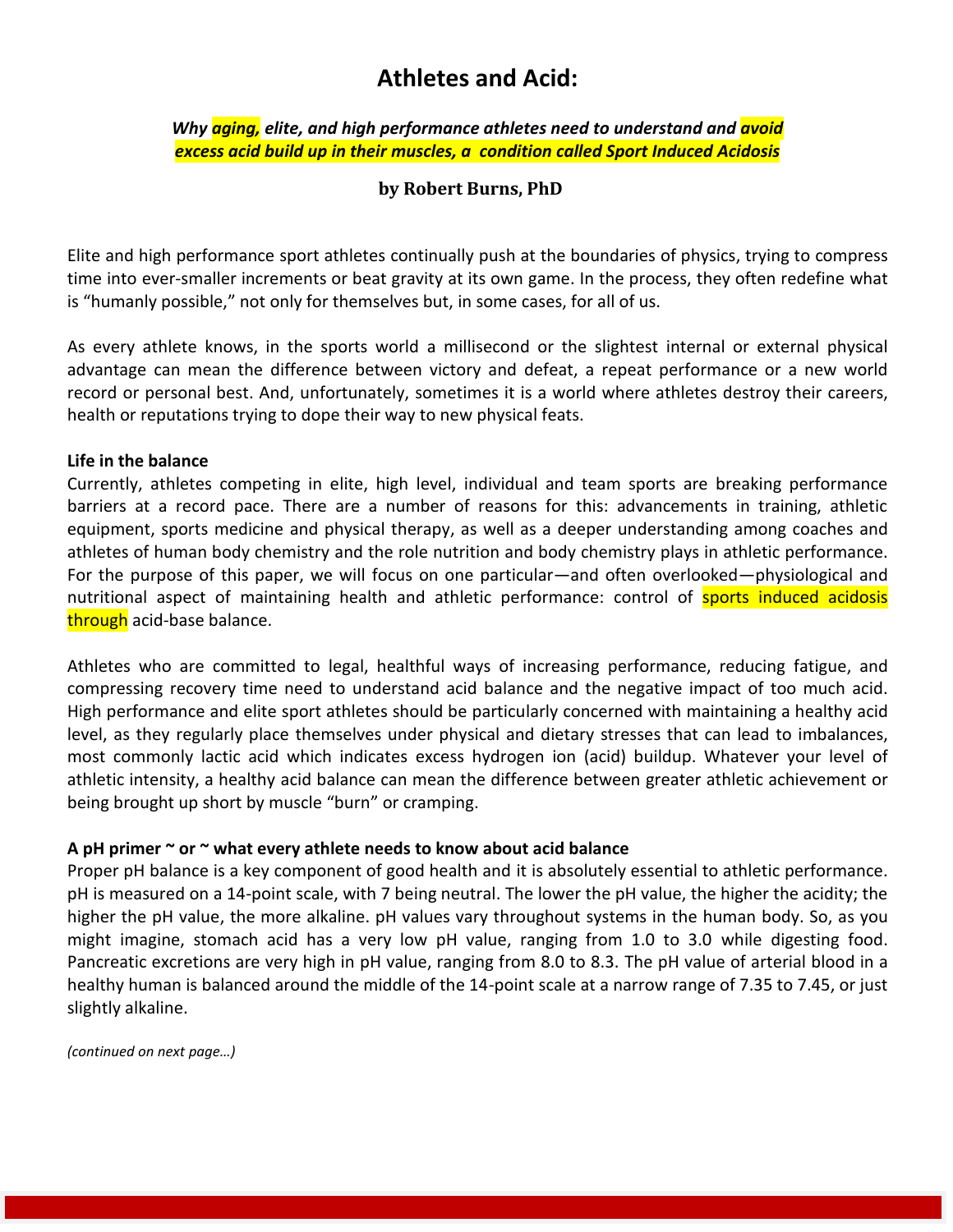As the body metabolizes fuel (i.e. food), acid wastes are created. To sustain a healthy blood pH balance, acid wastes must be removed from the body or neutralized. The body has numerous ways to flush acid waste out of the system: the lungs vent carbon dioxide; our kidneys filter blood and excrete acids through urine (urine pH value can be as low as 4.5); skin sweats acids out of the system. In addition to its various acid-flushing functions, the human body also has built-in chemical buffers that help to neutralize pH imbalances, including calcium, phosphorus, bicarbonate, hemoglobin, and phosphate cycles in the blood. When, because of diet, intense exercise, and/or aging, we exceed the body's ability to flush out or neutralize acid wastes, acid buildup—s*ports induced acidosis*—occurs.

## **Crossing the threshold, managing the "burn"**

Most serious athletes are familiar with the phenomenon known as "muscle burn." Muscle burn is largely the result of lactic acid which indicates hydrogen ion buildup in the system and is one effect of excess acid in the blood and tissue. Acid concentration increases when an athlete exceeds what is called the "lactate threshold," the point at which the body can no longer flush or neutralize acid wastes as fast as they are being produced. When an athlete crosses the lactate threshold for a sustained time, acid accumulates in the muscles and can lead to cramping, severely compromising their performance. Contrary to popular belief, lactic acid is not, in and of itself, the cause of acidosis. However, elevated levels of lactic acid in the system are an indicator of excess acidic hydrogen ion buildup in the muscles and blood.

Exercise is not the only contributing factor to acidosis. Aging and diet also play key roles. As we age, our systems that rid the body of acid waste don't work as efficiently. Furthermore, the western world's diet, with its overemphasis on animal protein, fats, processed sugar and flour, is likely a contributing factor in acidosis. Because elite and high perforence athletes often burn through exponentially more calories than the average person does in a day (a 175-pound athlete can burn approximately 6,000-8,000 calories in the course of a 60-mile bike race alone), they should be particularly concerned with acid balance and dietary health. Also, the athlete's often-accelerated intake of protein and carbohydrates can produce surplus acid from their metabolic wastes.

#### **Prevention is the best medicine**

So, how can athletes protect themselves from acid imbalance? A healthy diet is the best place to start. Cutting back on acid-producing foods and beverages such as animal protein, coffee, soft drinks, and wine, can help. But remember: just because a food is chemically acidic doesn't automatically mean it's an acid *producing* food. (So, for example, citrus fruits actually have an alkalizing effect on the body, as do most acidic fruits and vegetables.) To maintain a healthy acid balance, many natural medicine practitioners recommend a diet comprised of anywhere from a 60/40 to as much as an 80/20 ratio in favor of alkalizing foods over acid-producing foods. However, that's not always easy to achieve—especially for people who don't want to pay obsessive attention to their diet. And, as we discussed earlier, even with the best diet, human beings naturally become more acidic as we age and our metabolic processes slow.